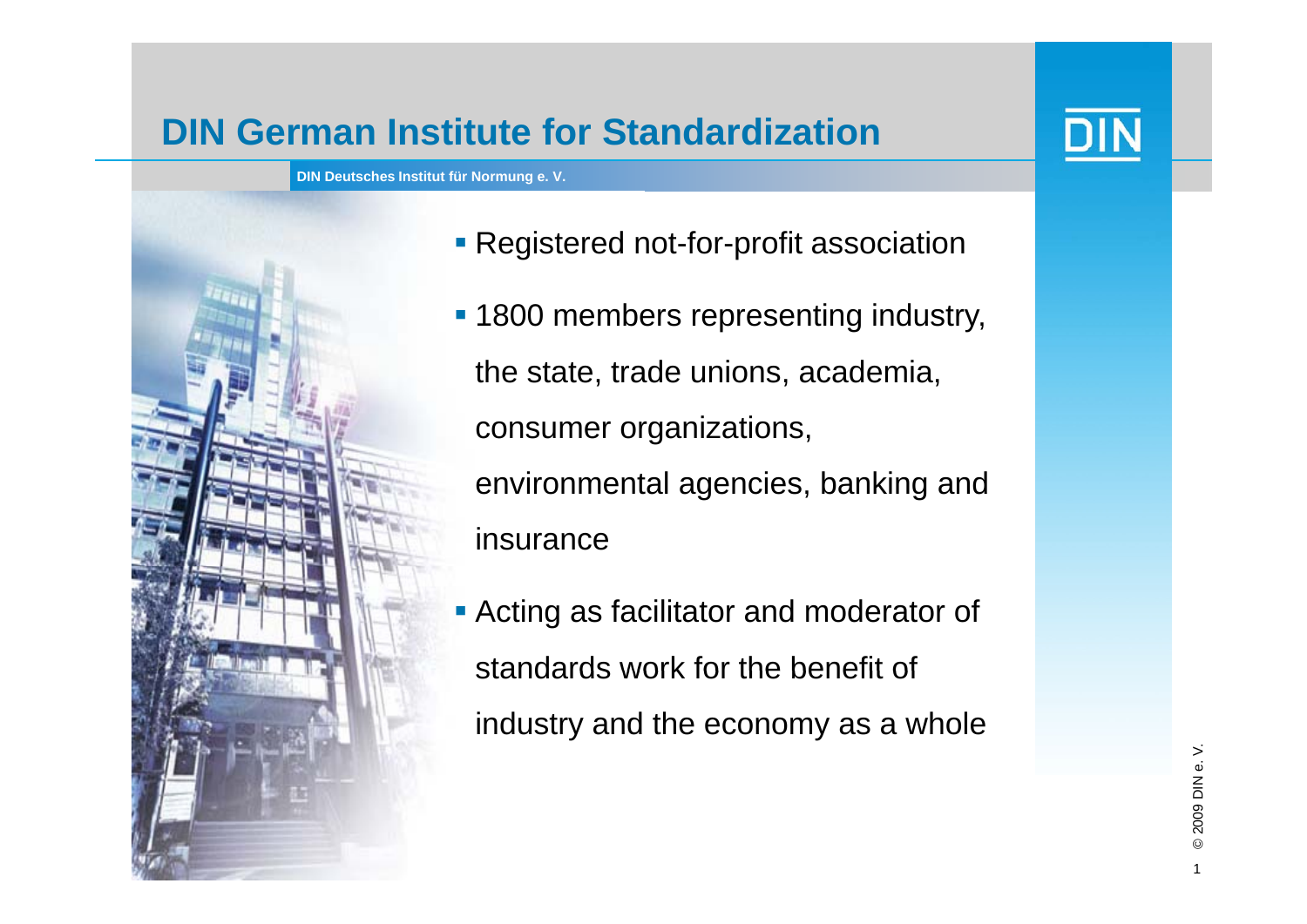# **DIN represents German interests in international standards work**



**DIN Deutsches Institut für Normung e. V.**



© 2009 DIN e. V. © 2009 DIN 2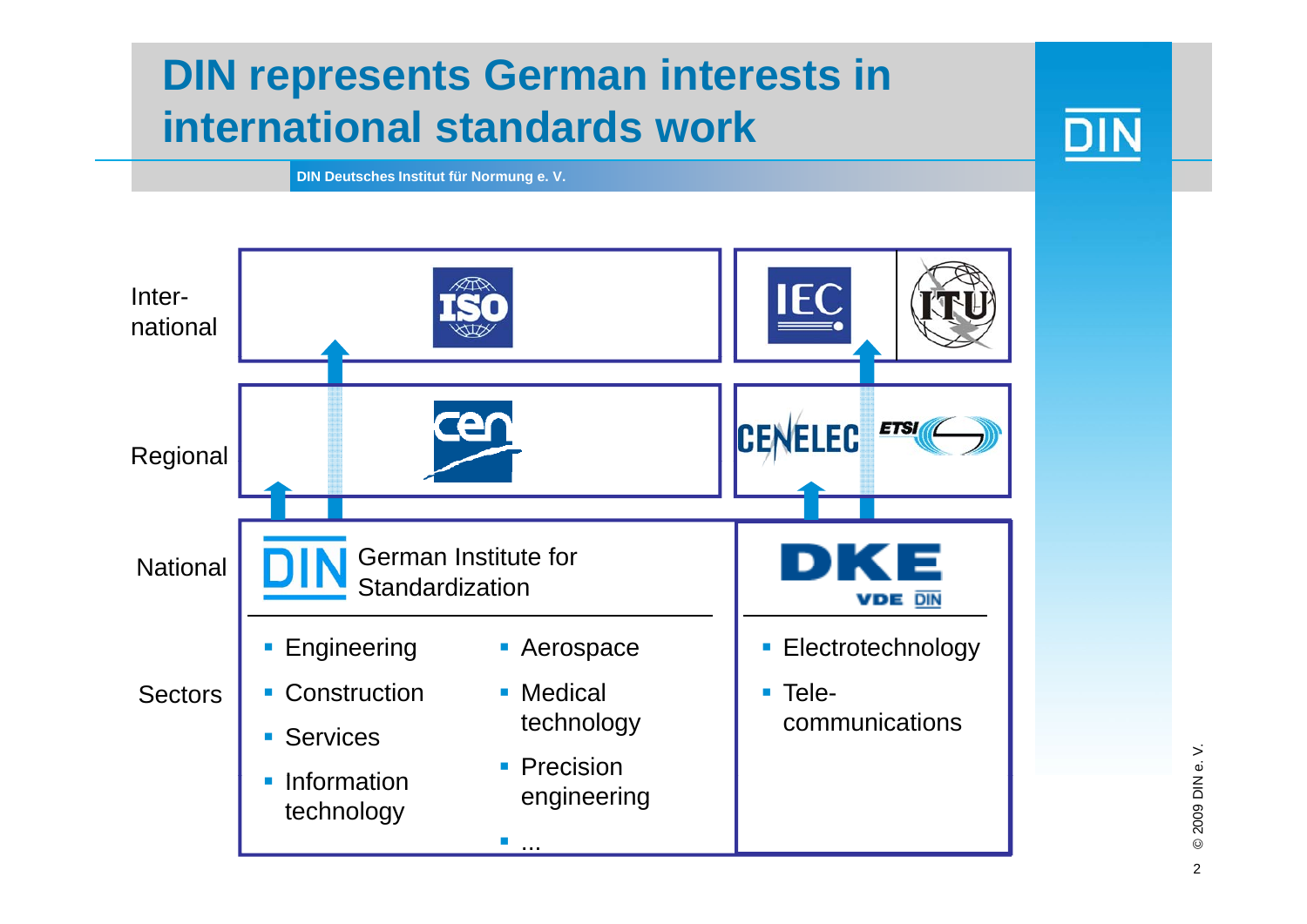## **European standardization: CEN secretariats**

**DIN Deutsches Institut für Normung e. V.**



| $DIN = Germany$        | $AFNOR = France$    |
|------------------------|---------------------|
| $BSI = United Kingdom$ | $UNI = Italv$       |
| $AENOR = Spain$        | $NEN = Netherlands$ |
| $NBN = Belqium$        |                     |
|                        |                     |

Source: DIN-Büro, 2009-03-11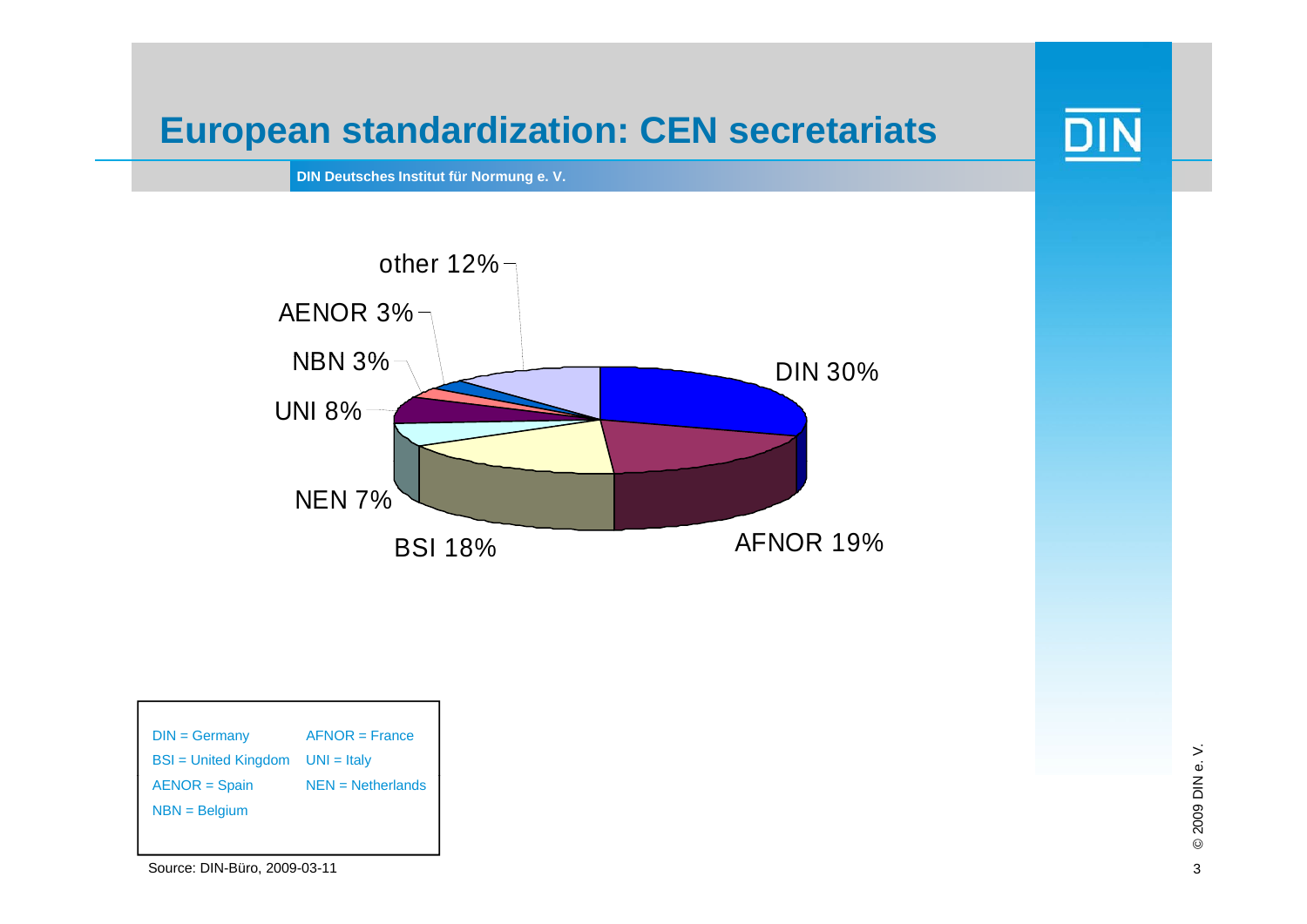



© 2009 DIN 4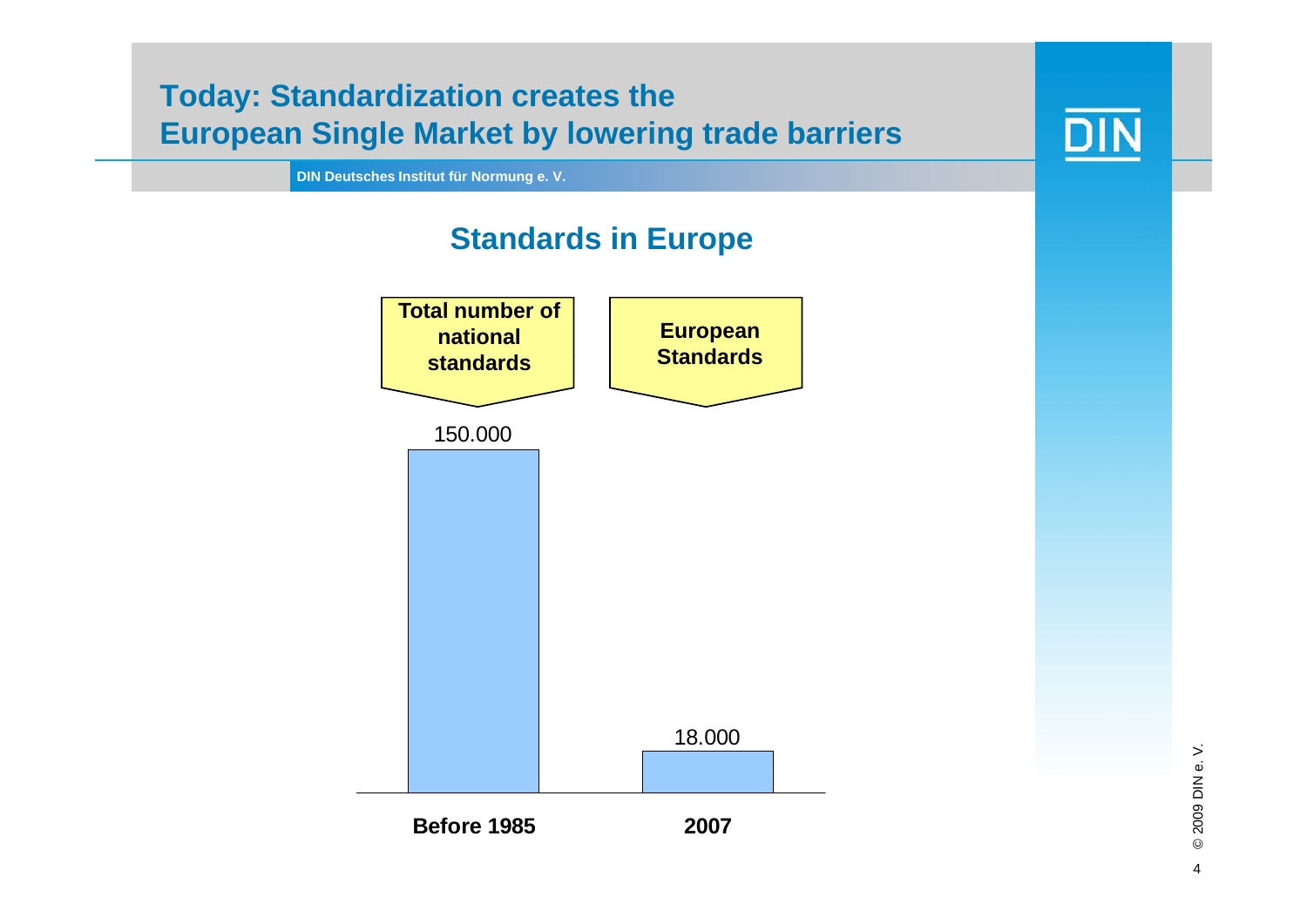## **Standards in the Innovation Process**

**DIN Deutsches Institut für Normung e. V.**

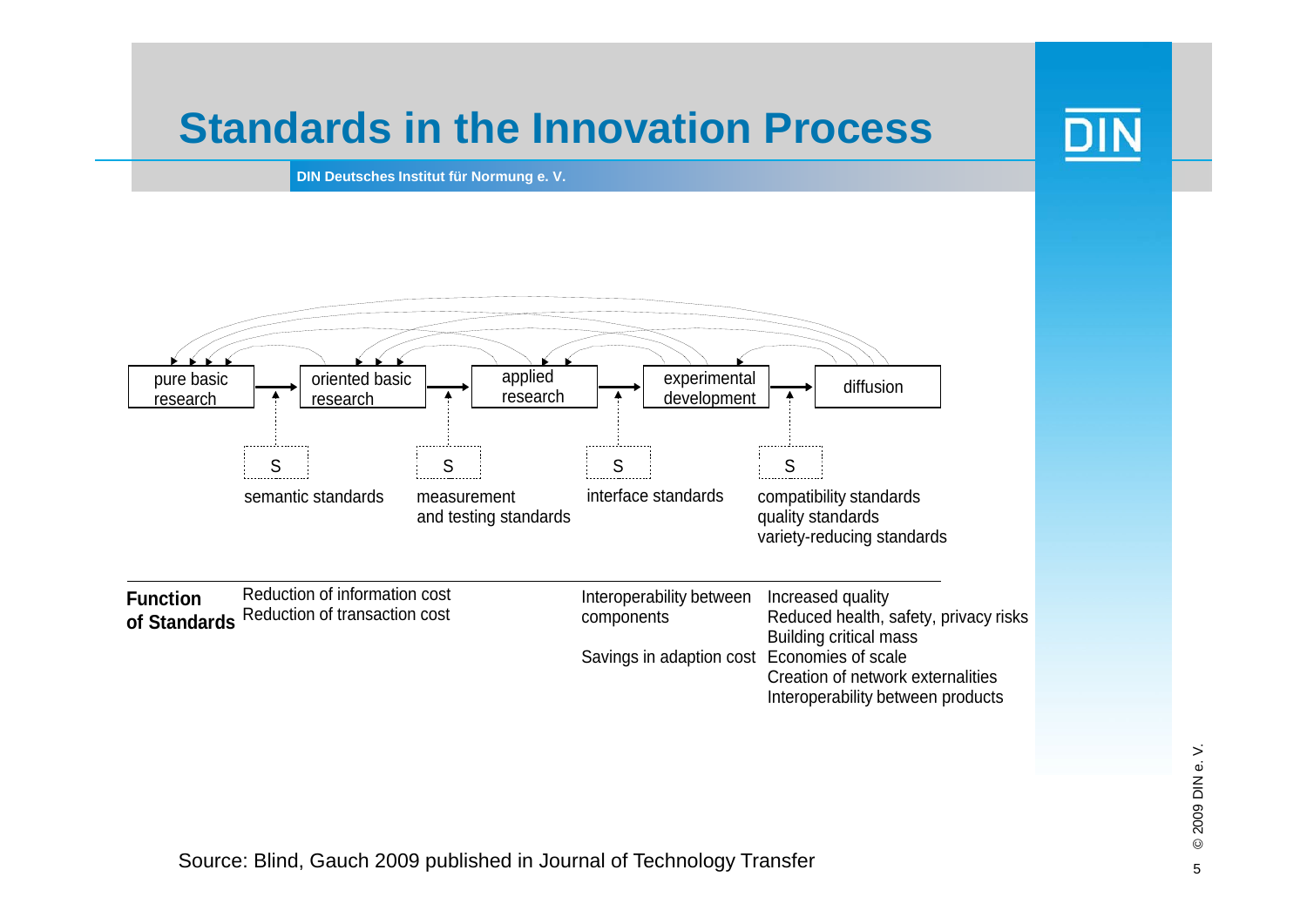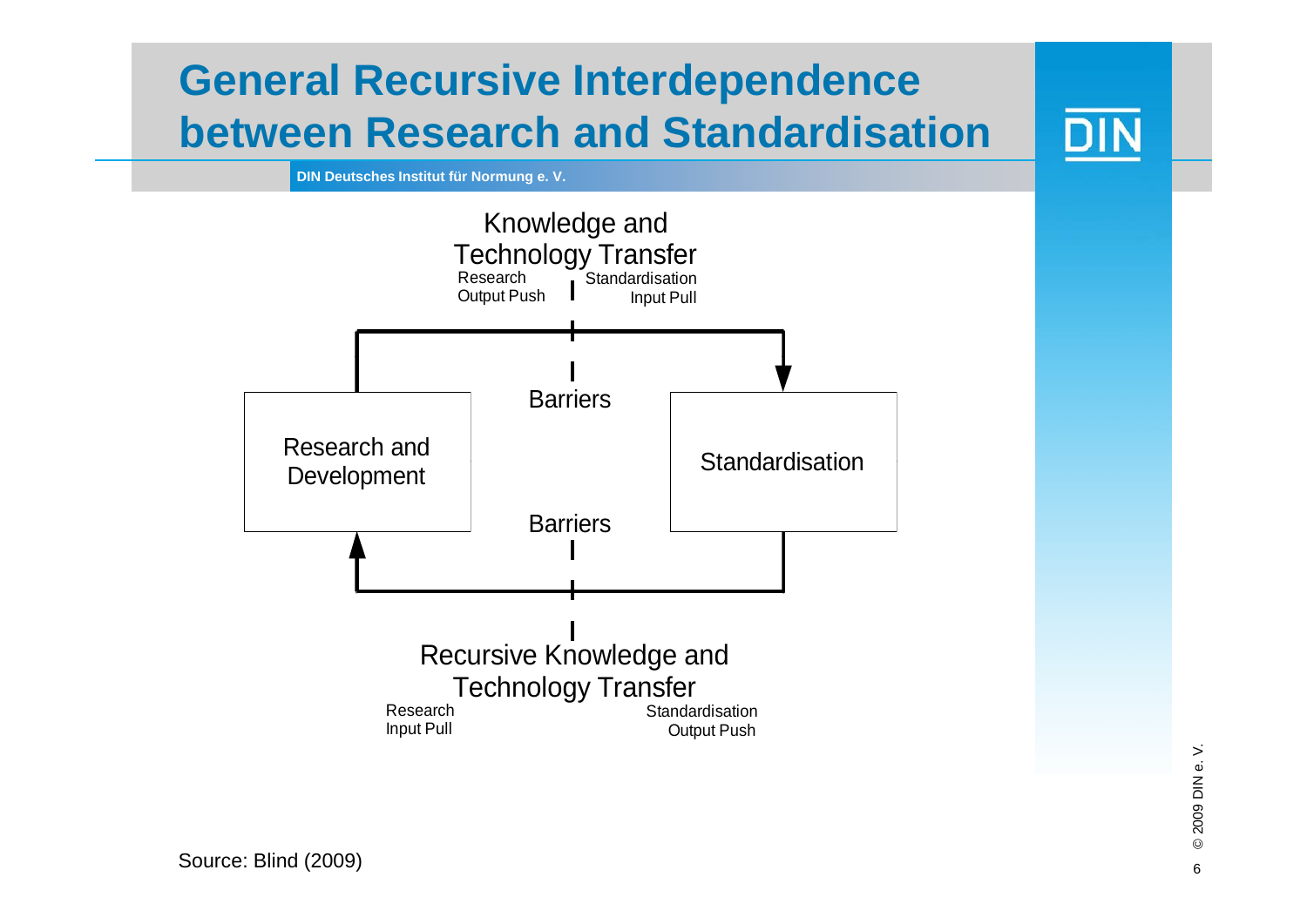## **Ranking of Barriers**



- Participation is too costly in terms of time resources
- **standardisation processes take too long**
- **Participation is too costly in terms of financial resources**
- Additional work (formatting and design of research results)
- standardisation processes not geared to integrate input from researchers
- **Missing personnel and organisational links**
- **Less relevant: missing specialized institutions, missing** awareness of standards´ benefits, too little protection or too many IPRs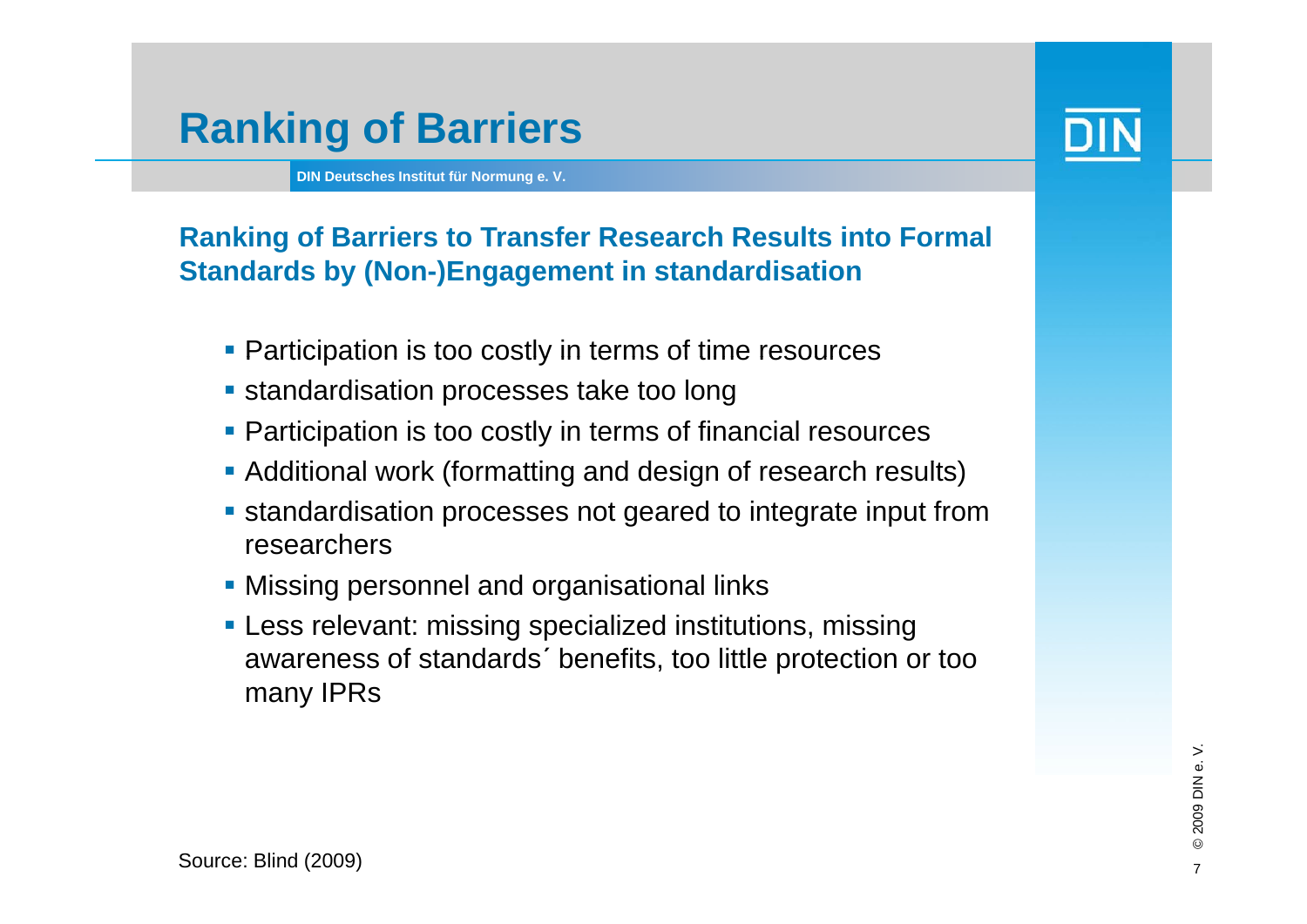## **R&D Phase Standardization**

**DIN Deutsches Institut für Normung e. V.**

R&D Phase Standardization is early integration of standardization into research projects

Our basic principles are:

- **tio exploit innovative potential** and
- to enhance:

<sup>9</sup>**Visibility** <sup>9</sup>**Accessibility** 9**A il bilit Avail ability**

of innovative know-how on a large scale and therefore the effect of R&D findings



**DIN** 

8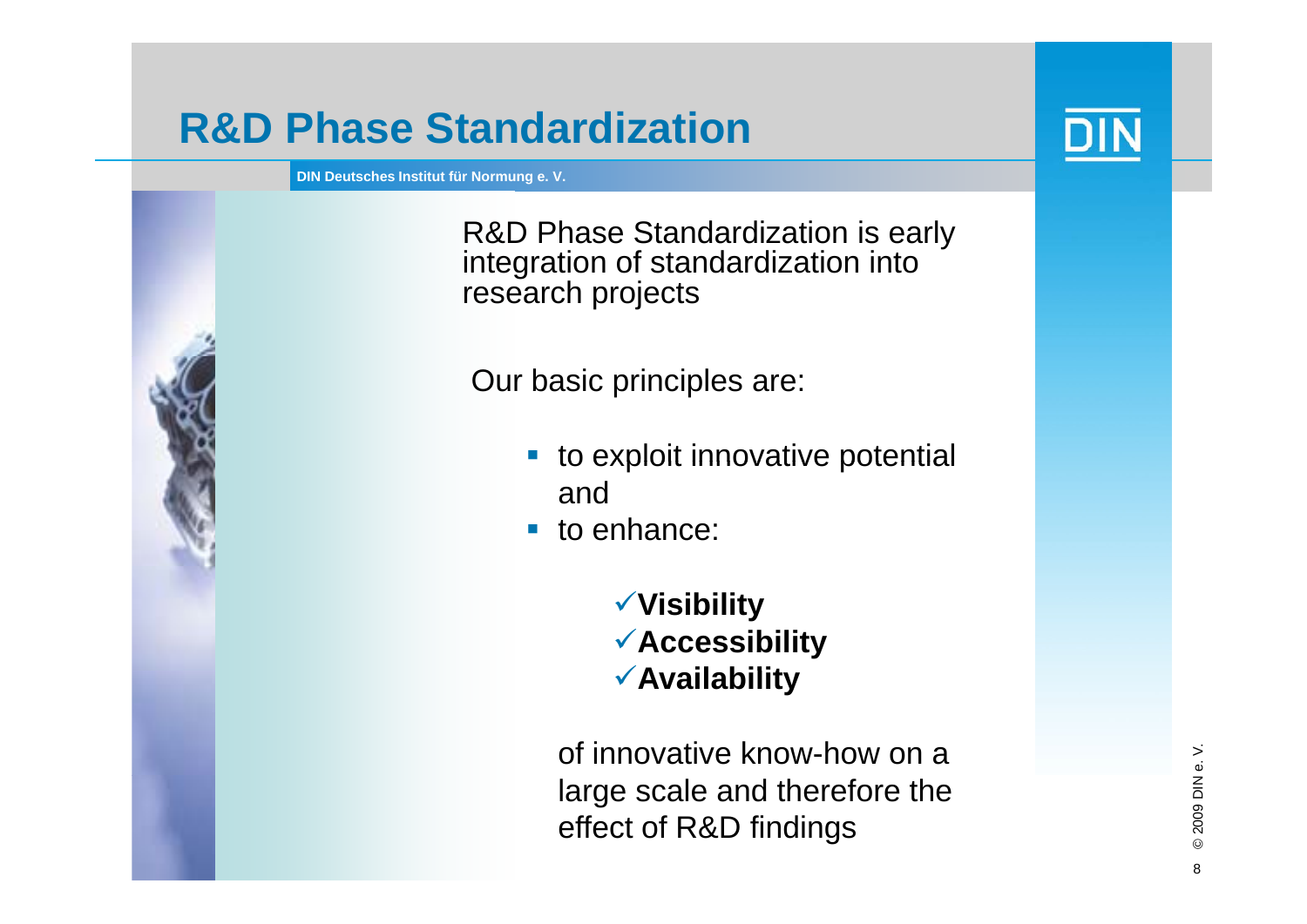# **R&D Phase Standardization**

- R&D Phase Standardization is an early integration of standardization into research projects
	- **Providing specific services to research;**
	- **Exercise 2 accompanying innovative projects;**
	- **Example 1** identifying standardization potentials of innovation projects;
	- **Integrating practitioners and experts from R&D into** standardization
	- **The increasing the impact and exploitation of research results** in view of standardization by applying best-practice methods
	- **·** initiating and accelerating new standardization

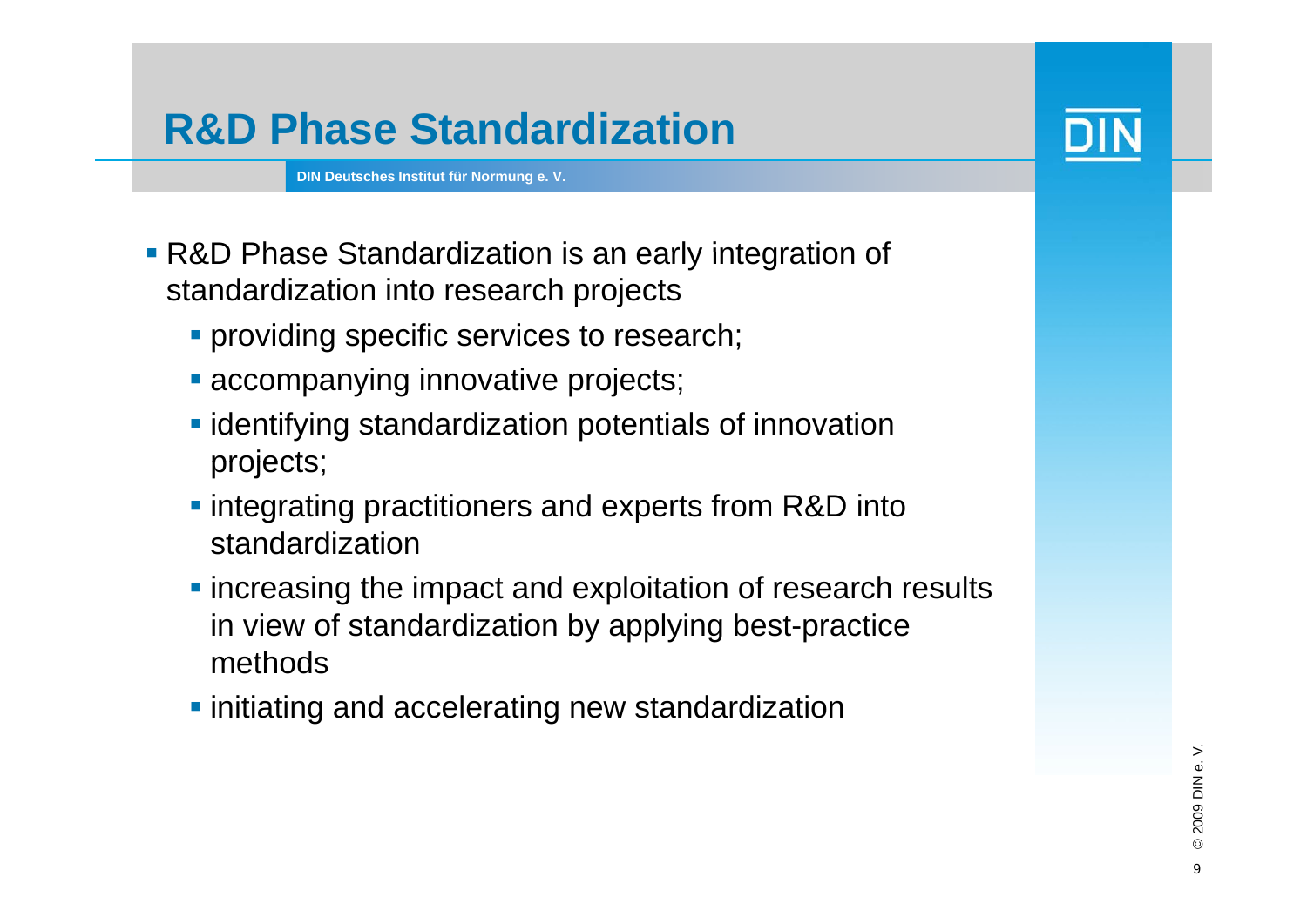## **R&D Phase Standardization: Benefit**

**DIN Deutsches Institut für Normung e. V.**

Benefit for research partners:

- **Consideration of economic requirements;**
- $\overline{\phantom{a}}$  Consideration of stakeholder perspectives, e. g. consumer, R&D environment;
- $\Box$ Contacts to the industry;
- $\blacksquare$ Gate to CEN and ISO;
- $\overline{\phantom{a}}$ **Findings achieve international dimensions.**

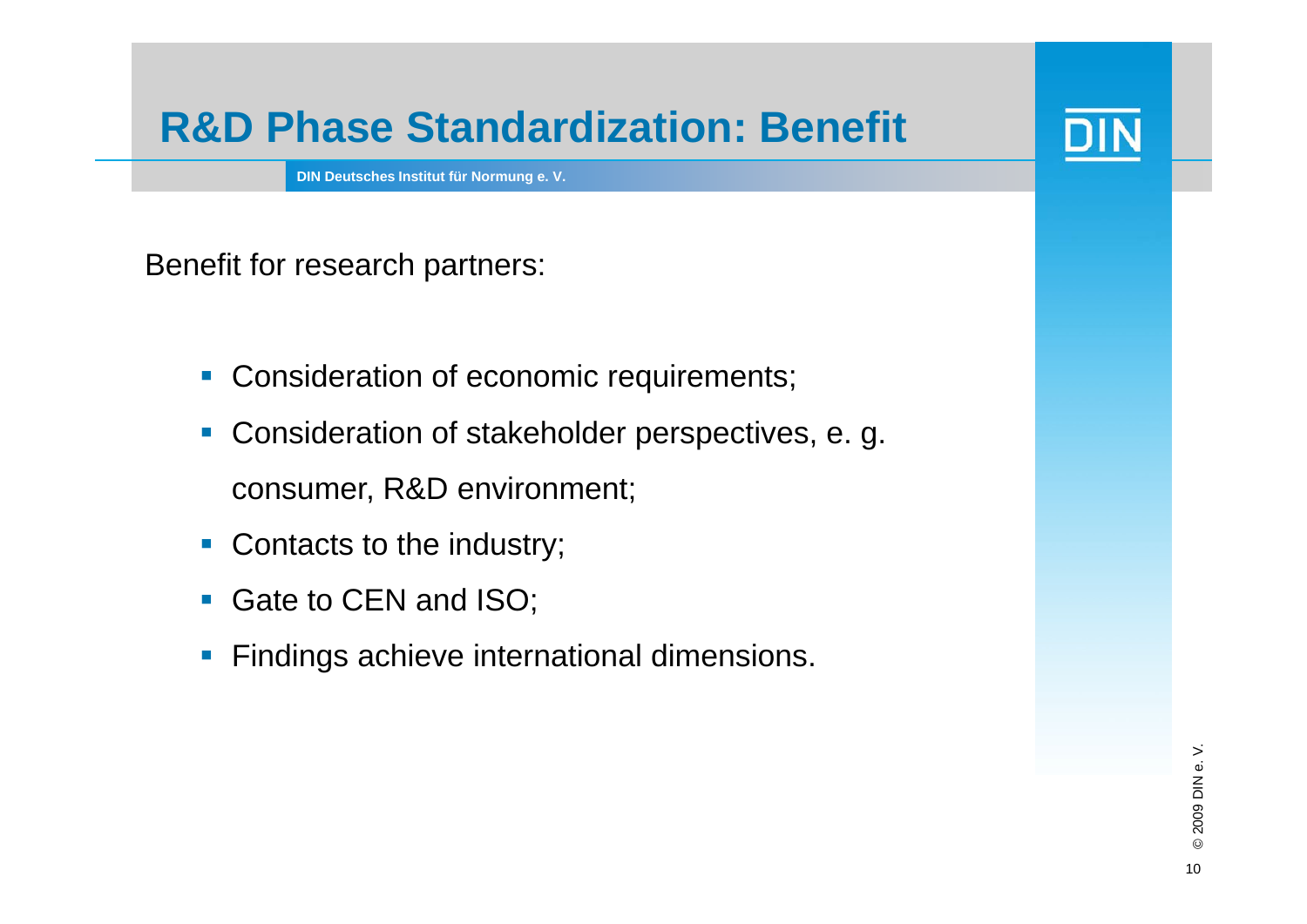## **Standards and technical rules**

**DIN Deutsches Institut für Normung e. V.**



© 2009 DIN e.V. © 2009 DIN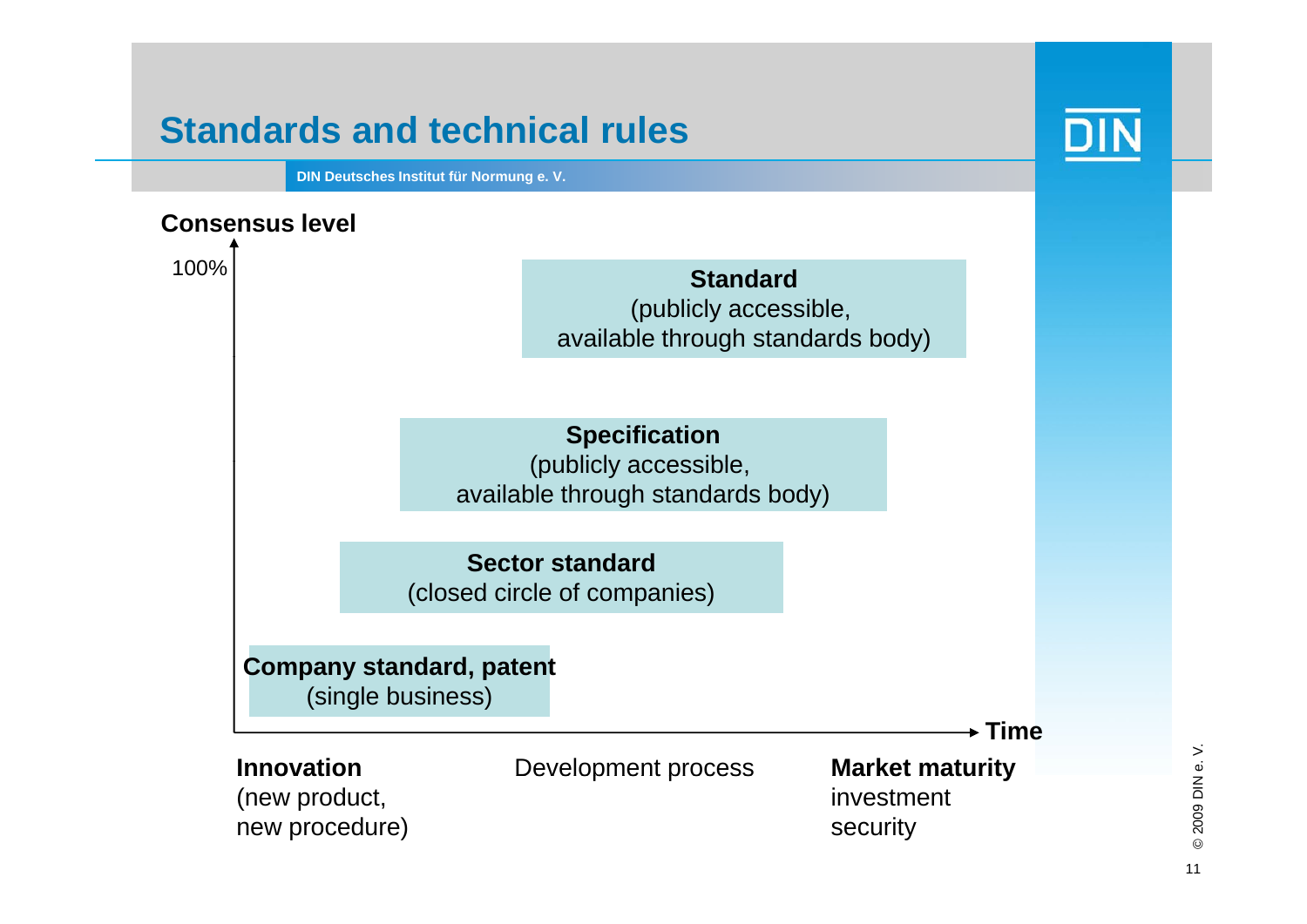# **CWA – CEN Worksho p A greement p g**

**DIN Deutsches Institut für Normung e. V.**

**The CEN Workshop Agreement (CWA) is an agreement** developed by a CEN Workshop.

**The CEN Workshop is an open process that aims at** bridging the gap between industrial consortia that produce de facto standards with limited participation of interested parties, and the formal European standardization process, which produces standards through consensus under the authority of the CEN member bodies.



12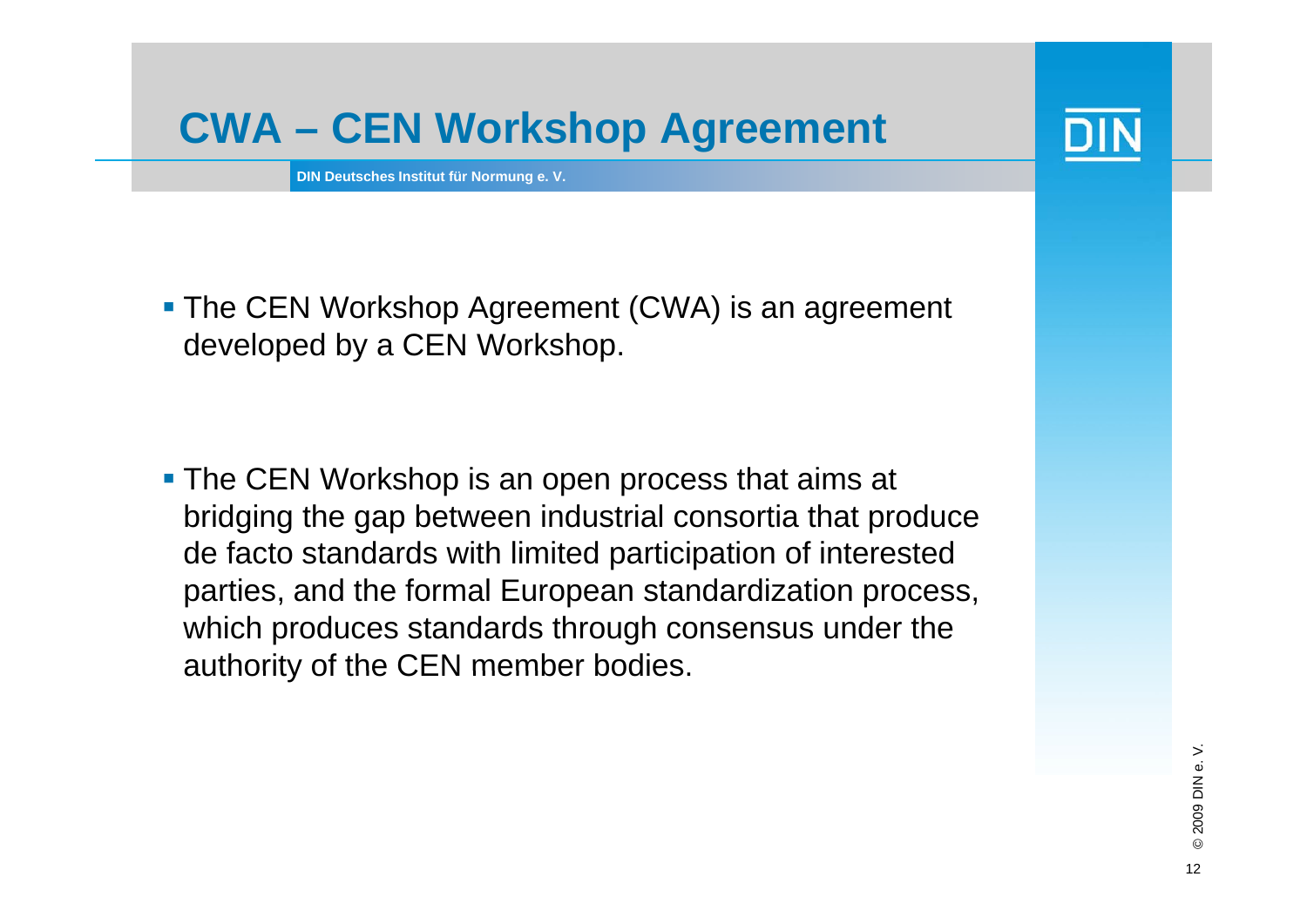# **Standards in risk mana gement**

- There is one standard about risk management in general (ISO/DIS 31000) and also some standards of risk management in special topics, but no standard of risk management for new technologies
- **ISO/DIS 31000** Risk management - Principles and guidelines on implementation
- **DIN IEC 62198** Project risk management - Application guidelines (IEC 62198:2001)
- DIN EN 62305-2 \* VDE 0185-305-2Protection against lightning - Part 2: Risk management (IEC 62305-2:2006); German version EN 62305-2:2006
- **DIN EN ISO 17666** . . <u>. . . . .</u> Space systems - Risk management (ISO 17666:2003); German version EN ISO 17666:2003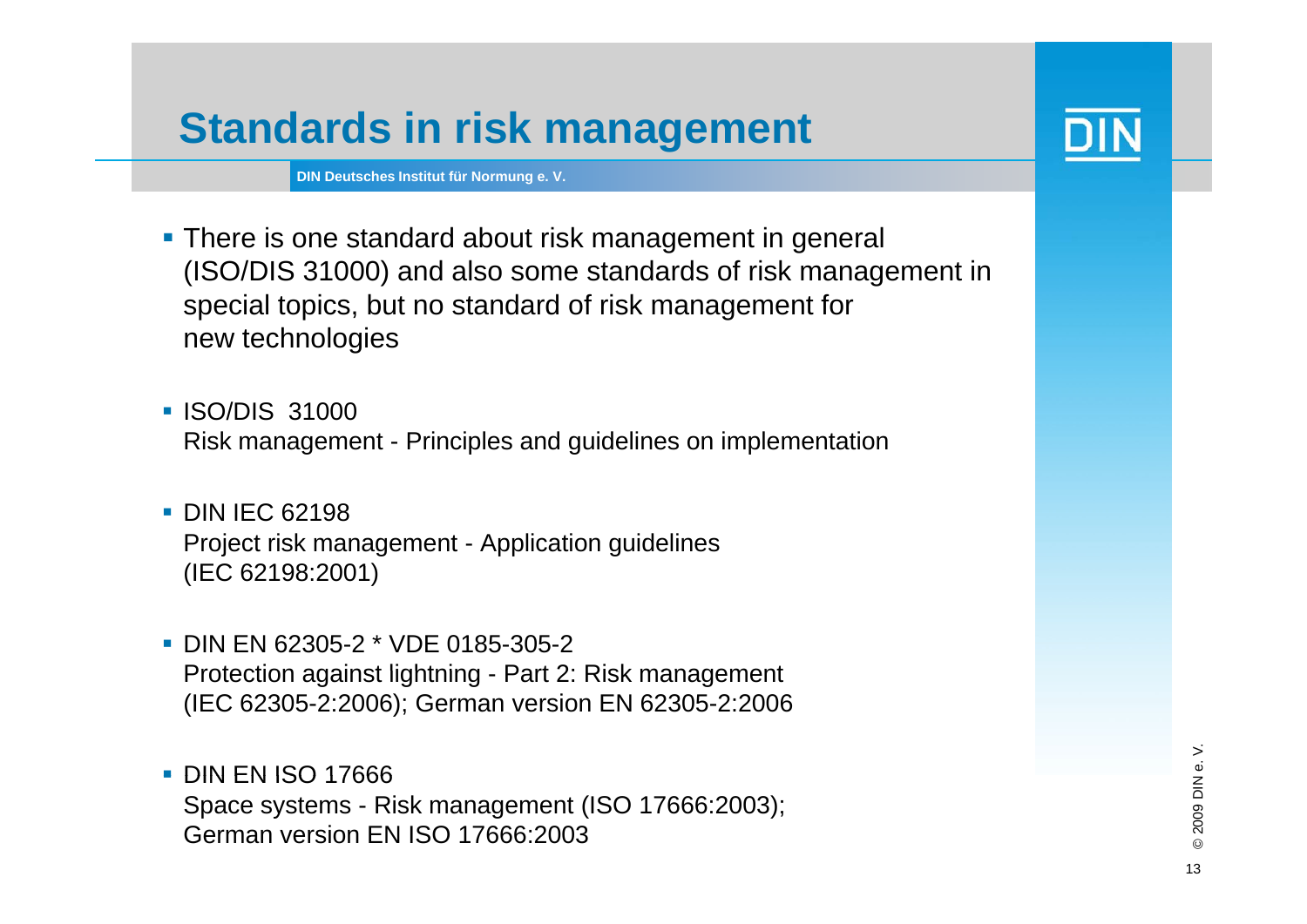#### Finding standards: Free information databases



**DIN Deutsches Institut für Normung e. V.**

#### Ö **www.beuth.de**

| $\Box$ $\Box$ $\triangleright$<br>http://www.beuth.de/ - Microsoft Internet Explorer bereitgestellt von DIN-Gruppe                                                   |                                                                                                                                               |                                                                                                                                                                                                                                                                                                                                                                                                                                                                                                    |                                                                                        |
|----------------------------------------------------------------------------------------------------------------------------------------------------------------------|-----------------------------------------------------------------------------------------------------------------------------------------------|----------------------------------------------------------------------------------------------------------------------------------------------------------------------------------------------------------------------------------------------------------------------------------------------------------------------------------------------------------------------------------------------------------------------------------------------------------------------------------------------------|----------------------------------------------------------------------------------------|
| Bearbeiten Ansicht Favoriten Extras ?<br>Datei                                                                                                                       |                                                                                                                                               |                                                                                                                                                                                                                                                                                                                                                                                                                                                                                                    |                                                                                        |
| Adresse <b>&amp;</b> http://www.beuth.de/<br>$\Rightarrow$ Wechseln zu                                                                                               |                                                                                                                                               |                                                                                                                                                                                                                                                                                                                                                                                                                                                                                                    |                                                                                        |
| arlin - Wien - Zürich                                                                                                                                                | Home   Newsletter   Kontakt   Hilfe                                                                                                           |                                                                                                                                                                                                                                                                                                                                                                                                                                                                                                    | DIN - der Verlag heißt Beuth<br>English Version<br>≑ DIN                               |
| $\boldsymbol{\mathcal{D}}$<br>$\rightarrow$ $\rightarrow$ Unsere Fachgebiete<br>Bauwesen<br>Normung,<br>Terminologie,<br>Messwesen<br>Maschinenbau<br>Metalle, Glas, |                                                                                                                                               | <b>WILLKOMMEN BEIM BEUTH VERLAG</b><br>e-Learning new<br>Qualitätssicherung und Qualitätsmanagement im e-Learning<br>Bildung ist (auch) eine Frage von Qualität: E-Learning aus der Reihe «Beuth-<br>Innovation» zeigt die Entwicklung von Qualitätsstandards im e-Learning auf und<br>spiegelt dabei den aktuellen Diskussionsstand der an diesem Prozess Beteiligten. »<br>Download Versand<br>Originalsprache: de<br>$\Box$ EUR 78,00<br>$\triangleright$                                       | $0 \gg$<br>myBeuth<br>$\mathbf{v}$<br>∛                                                |
| <b>Keramik</b>                                                                                                                                                       | ₽                                                                                                                                             |                                                                                                                                                                                                                                                                                                                                                                                                                                                                                                    | $\rightarrow$                                                                          |
| Qualität,<br>Dienstleistungen,<br>Management<br>Arbeitsschutz.<br>Umweltschutz<br>Information.<br>Kommunikation                                                      | Dill-Taschenbuch 21<br>Lebensmittelhygiene                                                                                                    | Lebensmittelhygiene <b>Deu</b><br><b>DIN-Taschenbuch 280</b><br>Dieses DIN-Taschenbuch bietet eine zusammenfassende Darstellung der Normen und<br>Norm-Entwürfe zum Titelthema und dient Anwendern als Orientierung für den<br>hygienegerechten Umgang mit Lebensmitteln. Die Dokumente spezifizieren allgemeine<br>Hygieneanforderungen an Nahrungsmittelmaschinen, Managementsysteme für die                                                                                                     | myBeuth                                                                                |
| Modizintoohnik,<br>Lebensmittel<br>Elektrotechnik,<br>Elektronik                                                                                                     | Bouth                                                                                                                                         | Lebensmittelsicherheit, Bedingungen für die Rückverfolgbarkeit in der Futter- und<br>Lebensmittelkette, Aspekte zur Hygieneschulung des Personals sowie zur Reinigung<br>und Desinfektion. Außerdem geht es in den Normen um Schädlingsbekämpfung im<br>Lebensmittelbereich, Arbeitsbekleidung in Lebensmittelbetrieben, geeignete<br>Temperaturen für Lebensmittel, automatische Melkverfahren, Außer-Haus-<br>Verpflegung - und um viele weitere, für die Lebensmittelhygiene relevante Inhalte. | - Normen Download<br><b>Erweiterte Suche</b><br><b>Einfache Bestellung</b><br>mvBeuth. |
| Chemie                                                                                                                                                               | ₽                                                                                                                                             |                                                                                                                                                                                                                                                                                                                                                                                                                                                                                                    |                                                                                        |
| weitere Fachgebiete<br>> Normenverwaltung<br>> Services &<br>Informationen                                                                                           |                                                                                                                                               | Download Versand<br>Originalsprache: de<br>$\Box$ EUR 134,00<br>∣ ⊏⇒                                                                                                                                                                                                                                                                                                                                                                                                                               | <b>NORMEN DES MONATS</b><br>ON                                                         |
| > DIN-Tagungen &<br>DIN-Seminare                                                                                                                                     |                                                                                                                                               | Allnemeine Anforderungen an die Komnetenz von Prüf- und                                                                                                                                                                                                                                                                                                                                                                                                                                            | $\checkmark$                                                                           |
|                                                                                                                                                                      | Lokales Intranet<br>@Thttp://www.beuth.de/cmd;jsessionid=861A406600FED006C2AFF5215931E165.3?level=tpl-artikel&cmstextid=mybeuth&lanquageid=de |                                                                                                                                                                                                                                                                                                                                                                                                                                                                                                    |                                                                                        |